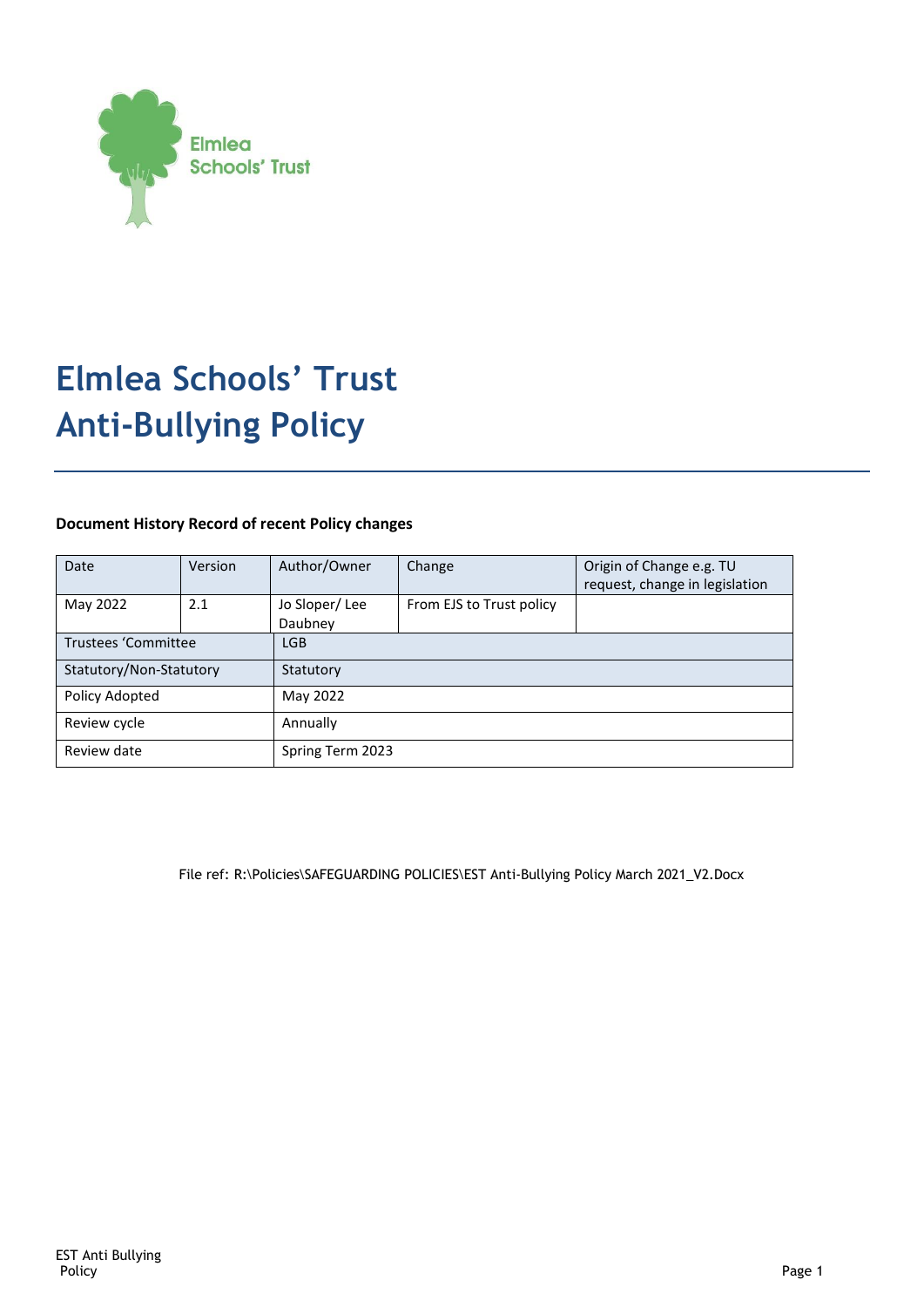

# **Anti-Bullying Policy**

#### **Rationale**

We are committed to providing a caring, friendly and safe environment where all pupils can learn and participate in every aspect of school life. Everybody has the right to be treated with respect and bullying of any kind is unacceptable. Bullying can seriously affect self-esteem, attitudes to learning and behaviour, both in school and at home.

At Elmlea Schools' Trust, we are committed to safeguarding all children and promoting the welfare of its pupils and expect all staff and volunteers to share this commitment.

In line with the **Equality Act 2010** it is essential that our school:

- Eliminates unlawful discrimination, harassment and victimisation.
- Ensure equality of opportunity for all children.
- Foster good relations between all children.

Under the **Children Act 1989** a bullying incident should be addressed as a child protection concern when there is 'reasonable cause to suspect that a pupil is suffering, or is likely to suffer, significant harm'.

This policy is closely linked with our **Good Behaviour Policy, Safeguarding Policy, E-safety policy, Home-school Contract, PSHEE Guidelines, SEND Policy and our Staff Code of Conduct**.

## **Expectations of behaviour**

Expectations of behaviour are made clear in Home-School Agreement, Good Behaviour policy and Code of Conduct for all staff.

**All children are expected to follow the Golden Rules.** These are: we are gentle, we are kind and helpful, we work hard, we look after property, we listen to people, and we are honest.

**All adults in schools are expected to:** always set a high standard of personal behaviour, respect the views of children and parents and also respect individual differences.

#### **What is bullying?**

- Is deliberately hurtful behaviour, which is
- Repeated, often over a period of time and
- Creates an imbalance of power

#### **Bullying can take many forms e.g.:**

- Physical: Pushing, kicking, hitting, punching or any use of violence.
- Verbal: Name-calling, spreading rumours, persistent teasing.
- Emotional: Humiliating behaviour or language, deliberately excluding, tormenting or threatening others, 'Ganging up' or even 'blackmailing'.
- Cyber: Email & internet chat room misuse, threats or comments through social media, by text messaging, calls & apps.
- Disablist: Focussing on a disability or impairment through verbal and emotional bullying and gestures, taunts, mocking.
- Racial: Racial taunts, gestures, mocking.
- Homophobic: Name calling, offensive remarks focussing on sexuality, taunts, negative comments.
- Transgender: Any taunts or negative comments related to an individual's gender.
- Religious: Taunts, gestures and mocking relating to an individual's religion.

## **All staff must be vigilant for the subtle signs bullying, e.g. a gesture or look that can communicate a threat, insult or intimidation, and be mindful that certain groups are more vulnerable to bullying, e.g. SEND children, children of a**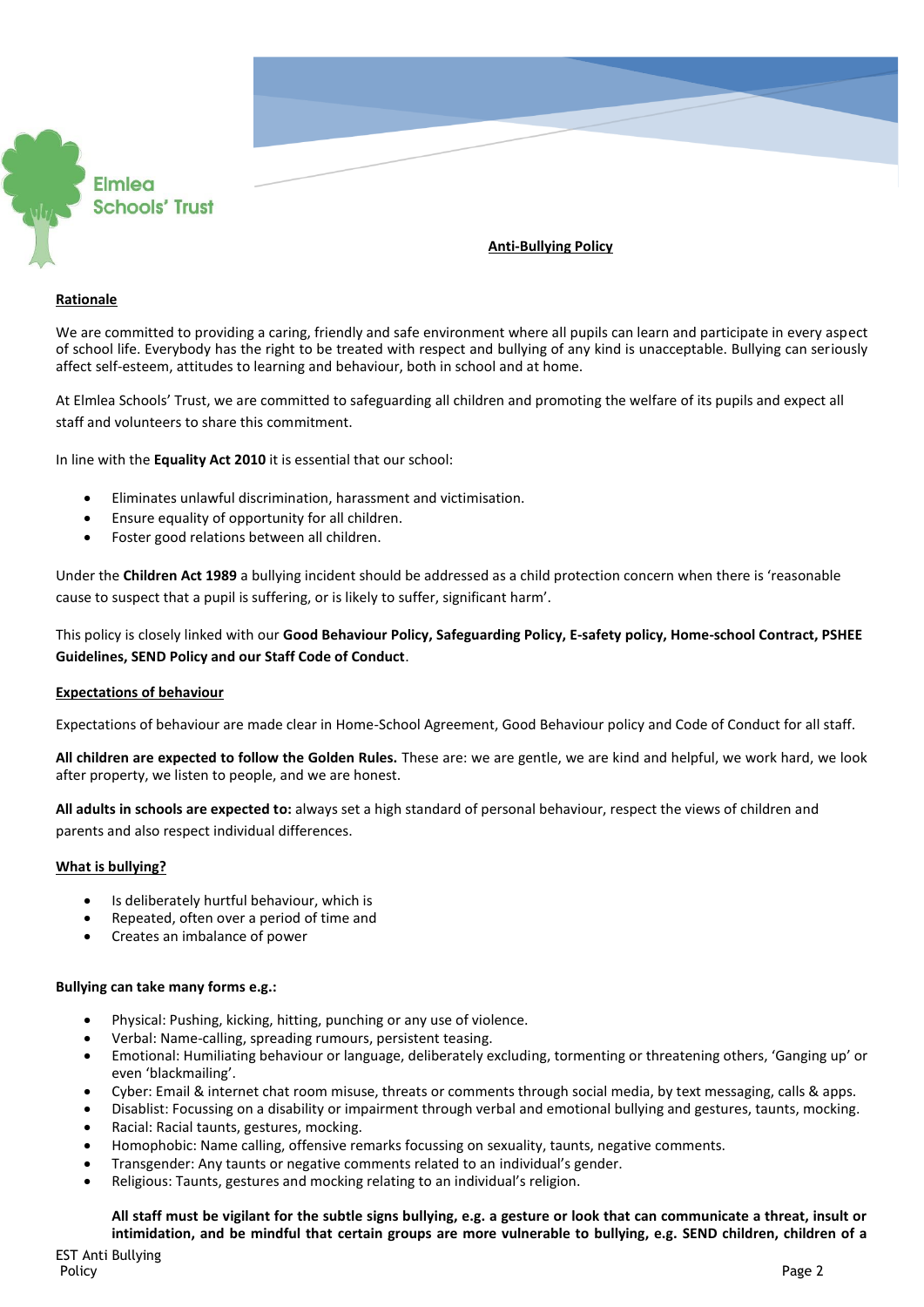## **different race or religion or those perceived to be LGBT.**

## **There is a need to recognise that bullying does occur, to assert that it is unacceptable and to demonstrate that it will be dealt with effectively.**

#### **Purposes of the Anti-Bullying Policy**

- 1) To build confidence and self-esteem in all children so they are able to build and sustain healthy relationships.
- 2) To create a school culture in which bullying is unacceptable and children and adults feel safe.
- 3) To teach children to understand what bullying is; to recognise it and to speak out when they are aware of it taking place.
- 4) To monitor the incidence of bullying using CPOMS and to record SMART (specific, measurable, achievable, realistic, time bonded) responses to bullying.
- 5) To learn from each incident of bullying and identify further strategies to reduce any further incidents.

#### **A culture of anti-bullying is fostered through:**

- Elmlea's school vision of being an **inclusive community, where everyone thrives** and are empowered to be forever learners within the world we care for support a culture of anti-antibullying.
- Whole school assemblies promote deference and acceptance and an understanding that not everyone is the same reflecting the Elmlea vision.
- Children are encouraged to be bravehearts to support other children in the playground and tell an adult if they witness or are are of any unkind or bullying behaviours in the playground.
- Elmlea encourages children to stand up for themselves by using a traffic light code for managing disputes ( see Good Behaviour Policy).
- Regular sessions of circle time held in each class to address issues such as friendship, bullying, assertiveness, respect and tolerance and developing positive self-esteem.
- There will be a week of anti-bullying learning to be held in line with the national anti-bullying week.
- PSHE Scheme of Work includes work on valuing individual differences; specific lessons on anti-bullying.
- British values, including mutual respect and valuing others are embedded throughout the curriculum.
- This policy works alongside the child-friendly anti-bullying policy, which is written and agreed by the school council.
- The child-friendly anti-bullying policy is regularly reviewed by school council and is available around the school for easy access for all children.

## **Responding To Bullying:**

#### **All incidents of bullying must be reported to an adult in school.**

## **Children**

## **If being bullied, children are encouraged to:**

- Stand up for themselves by asking the bullying to stop, say NO or walk away.
- Speak out. Children are given a script to help them to express their feelings about bullying e.g. 'It makes me feel … (upset, angry, sad, etc.) when you … (describe the behaviour e.g. call me names).
- Tell a teacher or a trusted adult.
- Ask a friend for help.

#### **Children are encouraged NOT to:**

- Fight back.
- Argue with the bully.
- Keep the fact that they are being bullied to themselves.
- Do what the bully tell them to do.
- Think it is their fault.

Elmlea Schools' Trust use a **relational approach** towards bullying which is understood by all adults, children and parents within the school community. This model includes listening, respecting, challenging unacceptable and inappropriate behaviour, celebrating differences, understanding the difference between mean moments and bullying, believing allegations, reporting and recording incidents, acting to support both parties in a dispute and reviewing any actions or procedures following any allegations of bullying and reviewing all bullying incidents termly. SLT will also investigate any links between bullying behaviour and attendance and take contact parents or external agencies if appropriate.